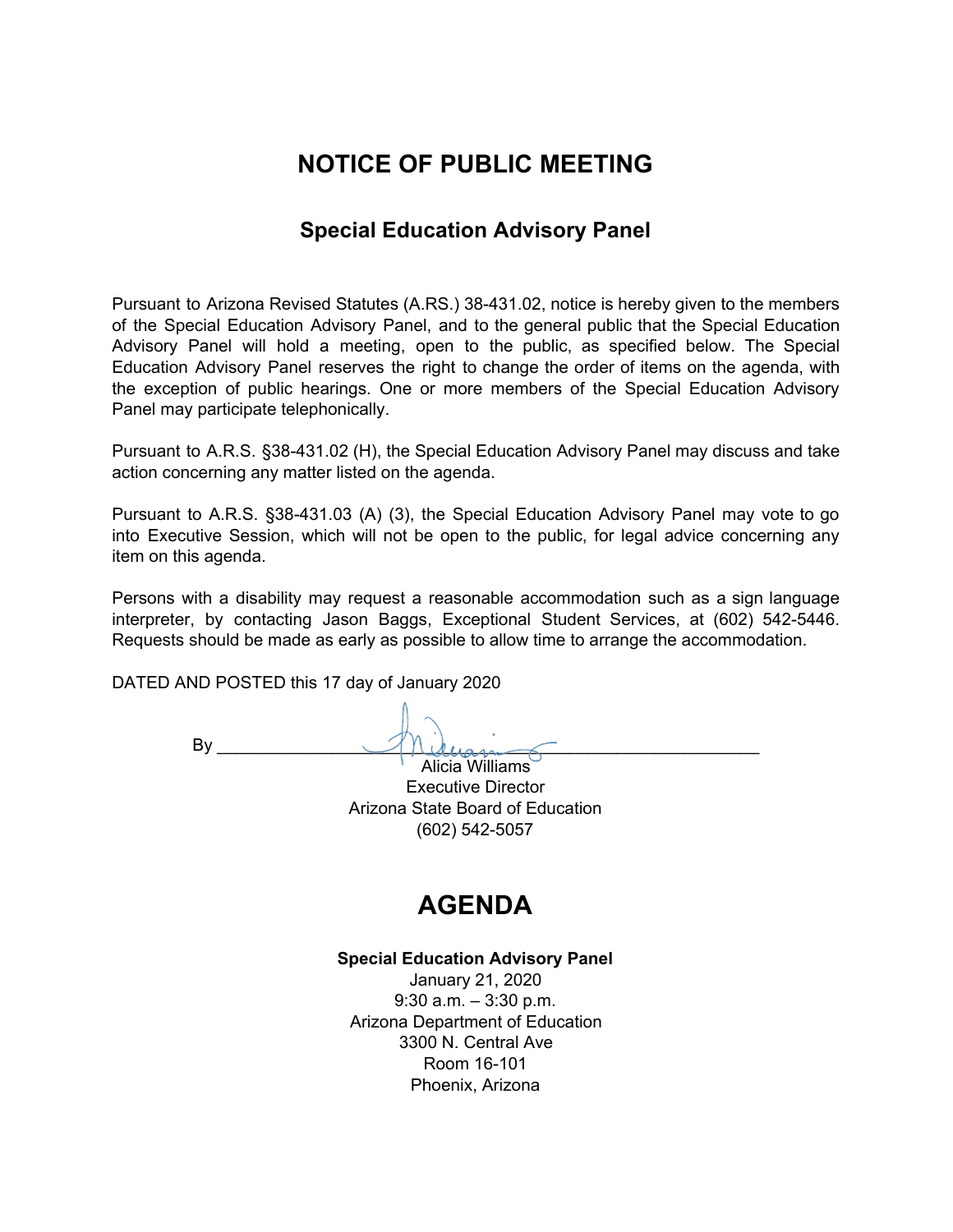## **Arizona Special Education Advisory Panel (SEAP)**

**SEAP Leadership: Co-Chairs:** Dr. Kathleen Puckett and Susan Voirol **Vice Chair:** Leanne Murrillo **State Director of Special Education:** Alissa Trollinger **Administrative Support:** Jason Baggs 602-542-5446 – [SEAPInbox@azed.gov](mailto:SEAPInbox@azed.gov)

## **Agenda**

## **January 21, 2020 – 9:30 a.m. to 3:30 p.m. 3300 N Central Ave, rm 16-101 – Phoenix**

### SEAP website[:](http://www.azed.gov/specialeducation/seap/) <http://www.azed.gov/specialeducation/seap/>

### Functions/Purpose of the SEAP:

- Advise the Special Education Administration (SEA) of unmet needs within the state in the education of students with disabilities
- Comment publicly on any rules or regulations proposed by the state regarding the education of children with disabilities
- Advise the SEA in developing evaluations and reporting on data to the Secretary under Section 618 of the IDEA
- Advise the SEA in developing corrective action plans to address findings identified in Federal Monitoring reports under Part of the IDEA
- Advise the SEA in developing and implementing policies relating to the coordination of services for children with disabilities
- Review and comment on completed due process hearing findings

### Outcomes/Objectives for Today's Meeting:

- Receive reports on several different OSEP Indicators
- Learn about Arizona Open Meeting Law and AZEIP
- Discuss AZELLA & SPED Exit Policy Changes

### **AGENDA** (Information for each item on the agenda with specific time allotted)

| <b>Al-Action Item</b> | DI-Discussion Item | AN-Advice Needed | <b>II-</b> Informational Item |
|-----------------------|--------------------|------------------|-------------------------------|
|                       |                    |                  |                               |

| 9:30 | AI | Call to Order<br><b>Call for Public Comment</b><br>Comment on agenda items as panel goes through<br>them. Those wishing to address the panel need not<br>request permission in advance. Action taken as a result<br>of public comment will be limited to directing staff to<br>study the matter or rescheduling the matter for further<br>consideration and decision at a later date.<br>Approval of Minutes from Meeting on<br>November 5, 2019 | <b>SEAP Co-Chairs</b> |
|------|----|--------------------------------------------------------------------------------------------------------------------------------------------------------------------------------------------------------------------------------------------------------------------------------------------------------------------------------------------------------------------------------------------------------------------------------------------------|-----------------------|
| 9:40 | Ш  | Reports from the Field                                                                                                                                                                                                                                                                                                                                                                                                                           | <b>SEAP Members</b>   |